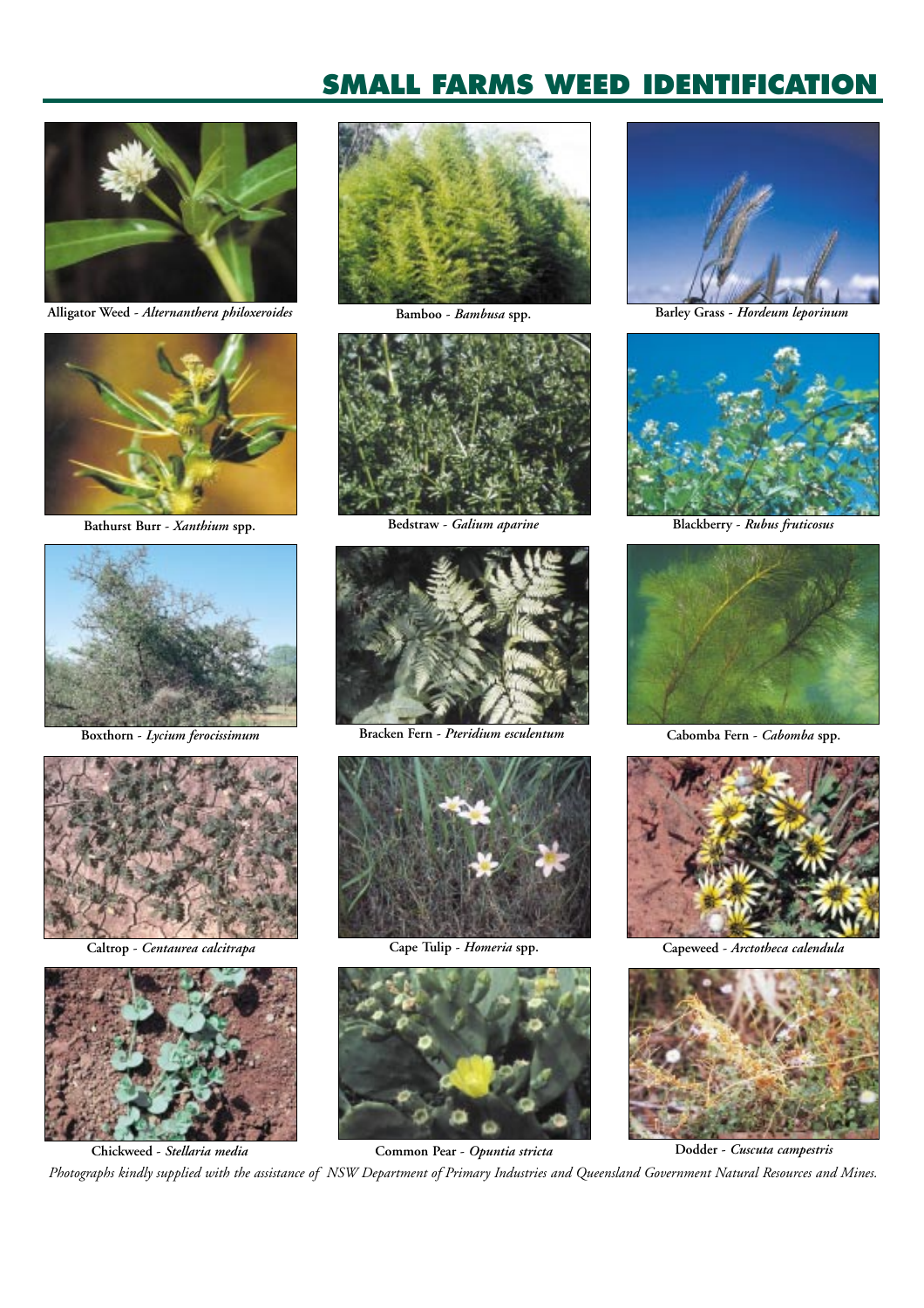

**Double Gee -** *Emex australis*



**Gorse -** *Ulex europaeus*





**Khaki Weed -** *Alternanthera pungens*





**Fireweed -** *Senecio madagascariensis* **Flatweed -** *Hypochoeris radicata*





Horsetail - *Equisetum* spp. **Hymenachne -** *Hymenachne amplexicaulis* 



**Lantana -** *Lantana camara*







**Mintweed -** *Salvia reflexa* **Mistle Flower -** *Ageratina riparia* **Mesquite -** *Prosopis* **spp.** *Photographs kindly supplied with the assistance of NSW Department of Primary Industries and Queensland Government Natural Resources and Mines.*





**Hoary Cress -** *Lepidium draba* **Horehound -** *Marrubium vulgare*



**Johnson Grass -** *Sorghum halepense*



**Lippia -** *Phyla* **spp.**

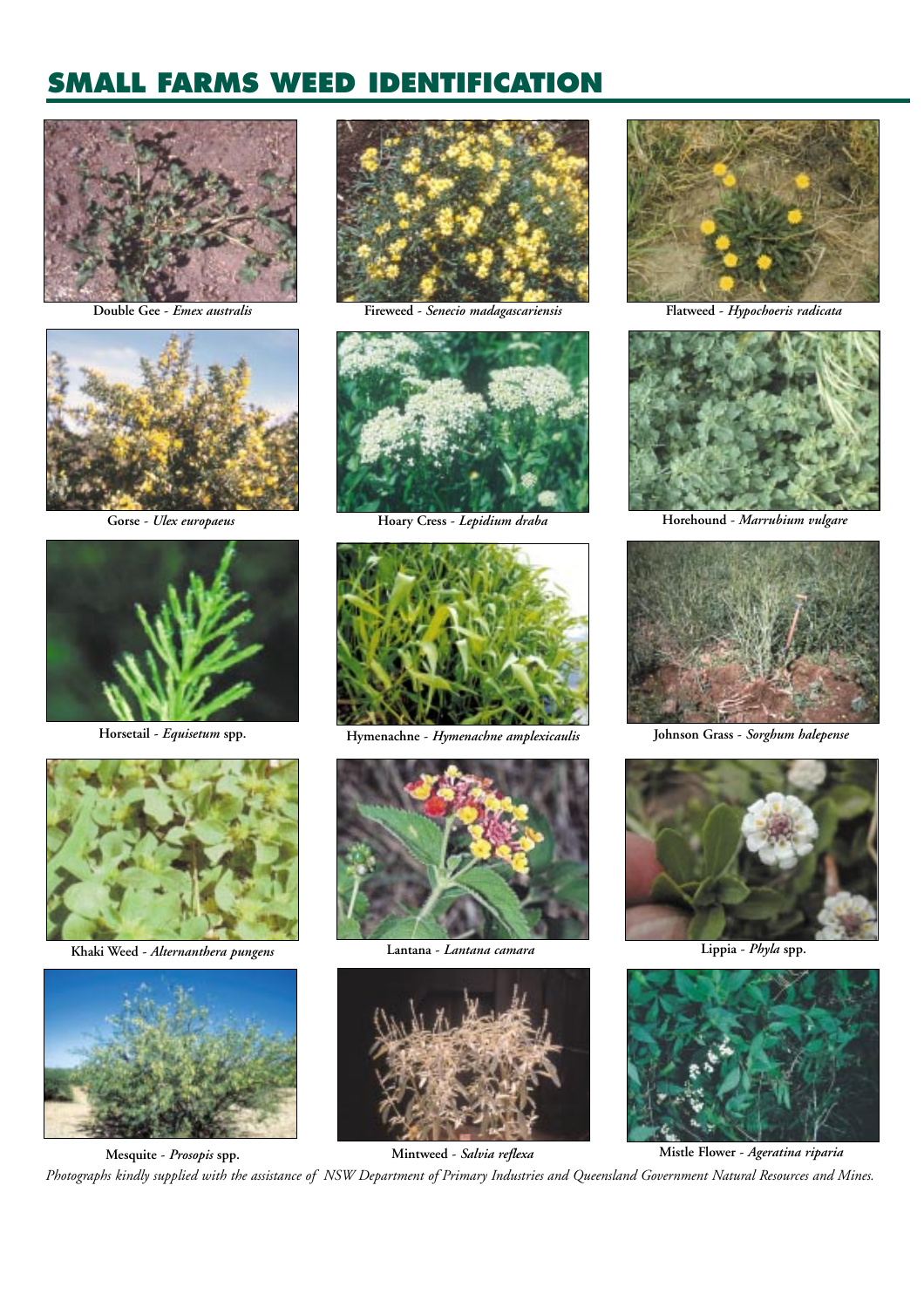

**Mother of Millions -** *Bryophyllum delagoense*



**Noogoora Burr -** *Xanthium* **spp.**



**Parkinsonia -** *Parkinsonia aculeata*



**Phalaris -** *Phalaris arundinacea*







**Paddy's Lucerne -** *Sida rhombifolia* **Pampas Grass -** *Cortaderia* **spp.**



**Parthenium -** *Parthenium hysterophorus* **Paterson's Curse -** *Echium* **spp.**



**Pigweed -** *Portulaca oleracea* **Pond Apple -** *Annona palustris*



**Potato Weed -** *Galinsoga parviflora* **Prickly Acacia -** *Acacia nilotica* **Prickly Pear -** *Opuntia* **spp.**



**Needle Grass -** *Nassella neesiana* **Nodding Thistle -** *Carduus nutans*









*Photographs kindly supplied with the assistance of NSW Department of Primary Industries and Queensland Government Natural Resources and Mines.*